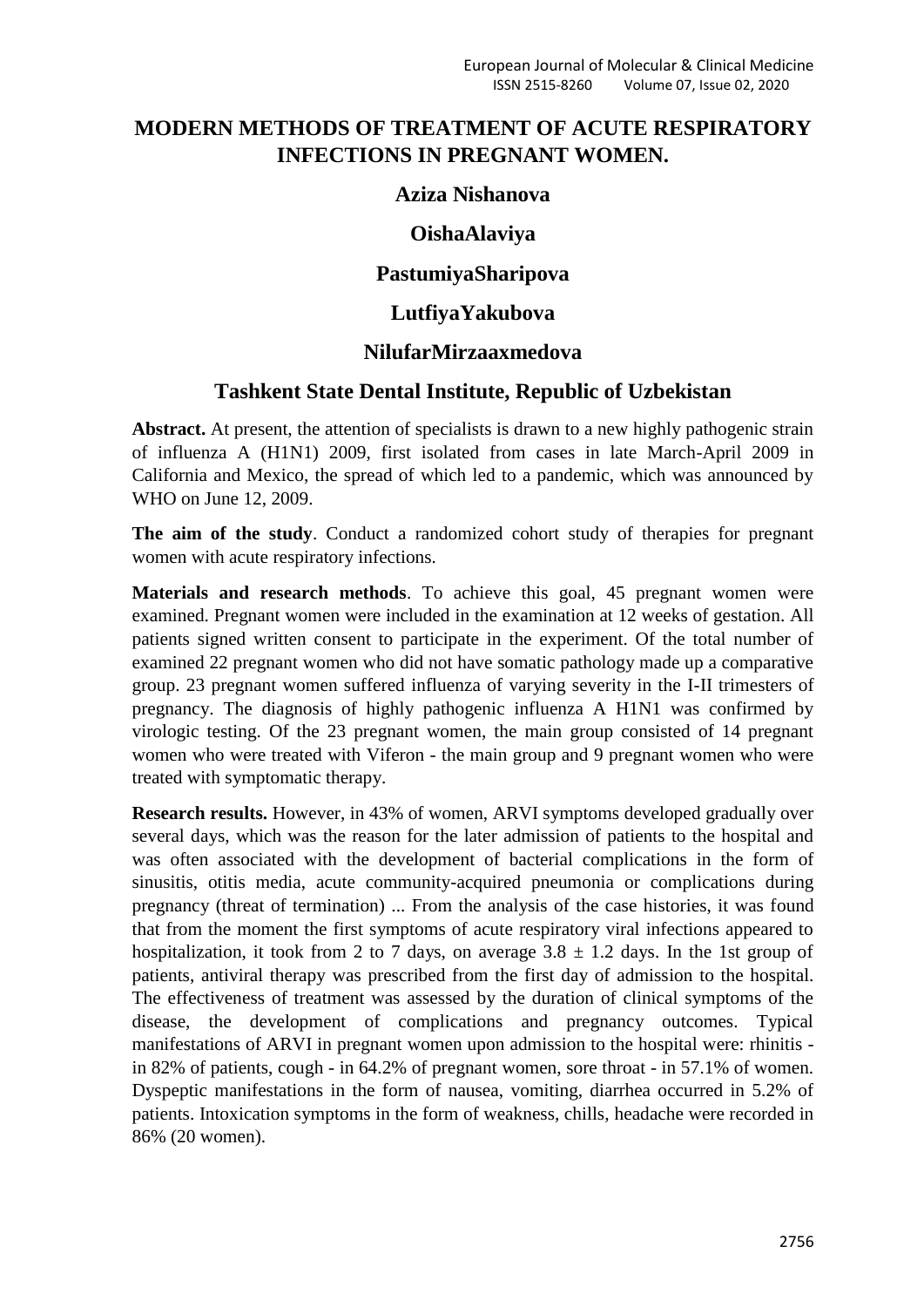**Conclusions**: Thus, the studies carried out have shown that functional changes developing in the body of a pregnant woman with moderate and severe influenza are a background for a complicated course of pregnancy and the postpartum period.

**Keywords**: flu; acute respiratory viral infections; viferon; Apgar scale; pregnant

**Relevance**. Despite significant progress in the field of prevention and treatment, acute respiratory viral infections (ARVI) today remain the most widespread human diseases, and are considered one of the main causes of reproductive losses. On the one hand, the infectious agent has a direct damaging effect on the fetus, on the other, it causes significant changes in the immune status of the mother's body, and can contribute to the development of complications of pregnancy and childbirth.

At present, the attention of specialists is drawn to a new highly pathogenic strain of the influenza A (H1N1) 2009 virus, first isolated from patients at the end of March-April 2009 in California and Mexico, the spread of which led to a pandemic, which was announced by WHO on June 12, 2009. The causative agent of influenza circulating in 2009–2010. with a high frequency belongs to type A (H1N1) California / 07/2009, it is characterized by a higher contagiousness in comparison with seasonal variants of the disease [1-7]. According to WHO, the mortality rate in influenza A (H1N1) is extremely high, for example, on the American continent it ranged from 1.6 to 9%, and in post-influenza pneumonia, the mortality rate in pregnant women was up to 17%. It is known that the sensitivity and susceptibility of pregnant women to infectious diseases are increased, they more often have severe and complicated forms of the disease. The diaphragm raised by the pregnant uterus limits the excursion of the lungs, creating an additional load on the cardiovascular system and contributing to a decrease in the severity of ventilation processes in the bronchi, a slight decrease in the respiratory surface of the lungs [8-13]. These changes make the airways more vulnerable to disease development. The woman's immune system during pregnancy adapts and acquires tolerance towards a genetically foreign fetus. How this adaptation occurs is not completely unclear, it is assumed that there is a change in the work of the immune system, which is characterized by the predominance of humoral immunity over cellular immunity. However, changes in the immune status of a pregnant woman's body lead to a certain decrease in the level of antiviral and antibacterial protection of the body, the result of such adaptation is an increase in the risk of complications associated with some infections, including influenza [14-20]. At the same time, there is practically no information in the available literature on the assessment of the levels of these factors in ARVI, in particular, in influenza in pregnant women; their pathogenetic significance in the development of possible complications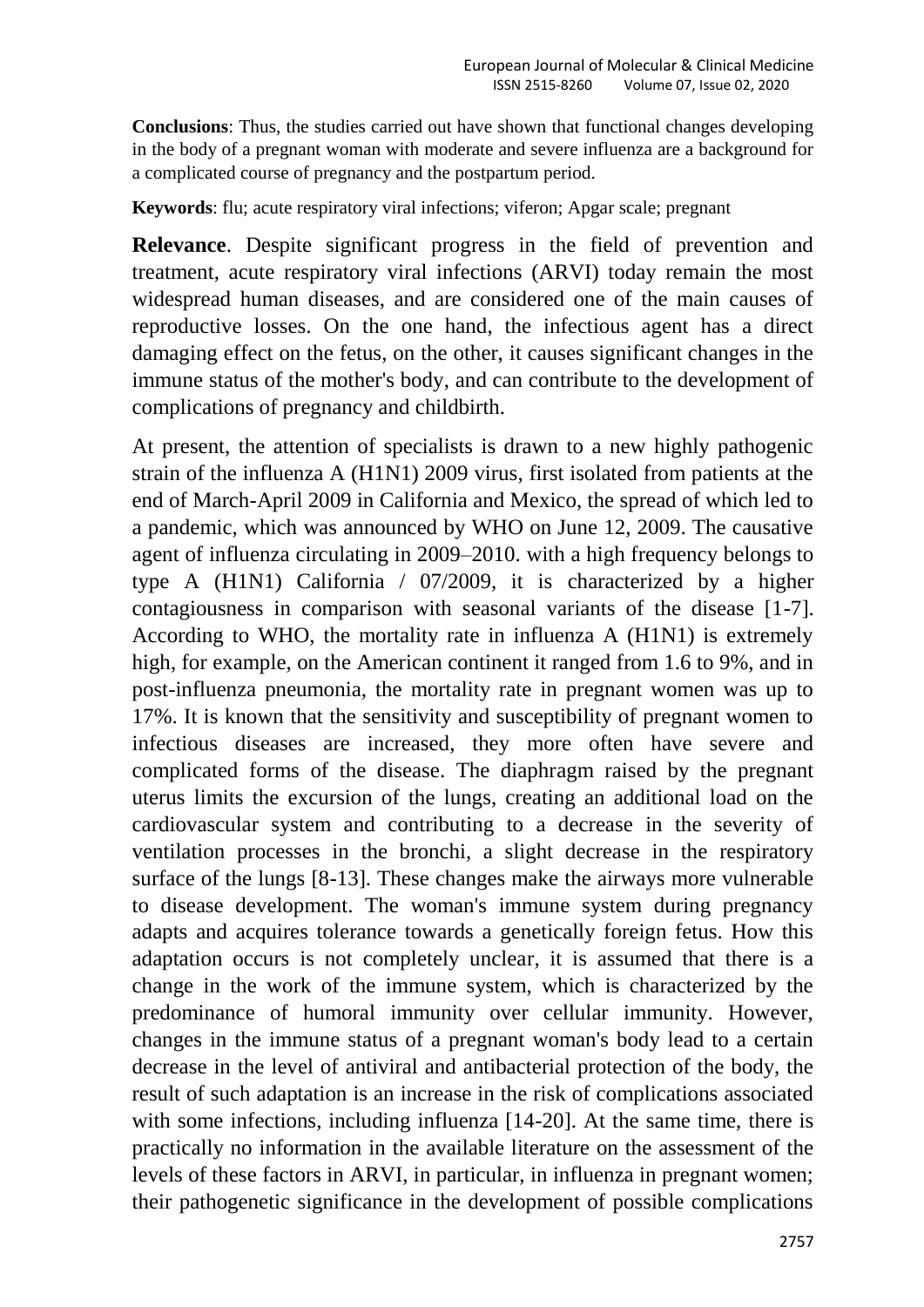of pregnancy, childbirth and perinatal outcomes has not been characterized. All this testifies to the high relevance of the research topic.

**The aim of the study.** Conduct a randomized cohort study of therapies for pregnant women with acute respiratory infections.

**Materials and research methods.** To achieve this goal, 45 pregnant women were examined. Pregnant women were included in the examination at 12 weeks of gestation. All patients signed written consent to participate in the experiment.

Of the total number of examined 22 pregnant women who did not have somatic pathology made up a comparative group.

23 pregnant women suffered influenza of varying severity in the I-II trimesters of pregnancy. The diagnosis of highly pathogenic influenza A H1N1 was confirmed by virologic testing. Of the 23 pregnant women, the main group consisted of 14 pregnant women who were treated with Viferon the main group and 9 pregnant women who were treated with symptomatic therapy.

Examination of pregnant women included the collection of anamnesis, clinical, instrumental and laboratory studies, including the identification of DNA / RNA pathogens using PCR (examination of scrapings from the nasopharyngeal mucosa for Influenza virus AH1N1).

Cardiotocography and Doppler ultrasonography were performed to assess the state of blood flow in the mother-placenta-fetus system. Intranatal risk factors and complications in childbirth were characterized in terms of total duration of labor, duration of labor periods, anhydrous period, incidence of discoordination of labor, caesarean section, obstetric forceps, and fetal vacuum extraction. The level of blood loss during childbirth was assessed. The course of the postpartum period was compared in the groups of women under examination in terms of the incidence of complications. The assessment of the condition of newborns was carried out according to the Apgar scale at 1 and 5 minutes. The weight distribution of newborns was compared. The frequency of manifestations of various transient neurological disorders, intracranial changes and hypoxic ischemic encephalopathy in newborns was assessed. When studying follow-up data on the health status of children in the first year of life, we compared the indicators of the frequency of manifestations of infectious and bacterial pathology (sepsis, localized forms of infections, pneumonia). We also compared the frequency of manifestations of the main neurological syndromes in children of the first year of life. Laboratory studies included the study of the state of the hemostasis system of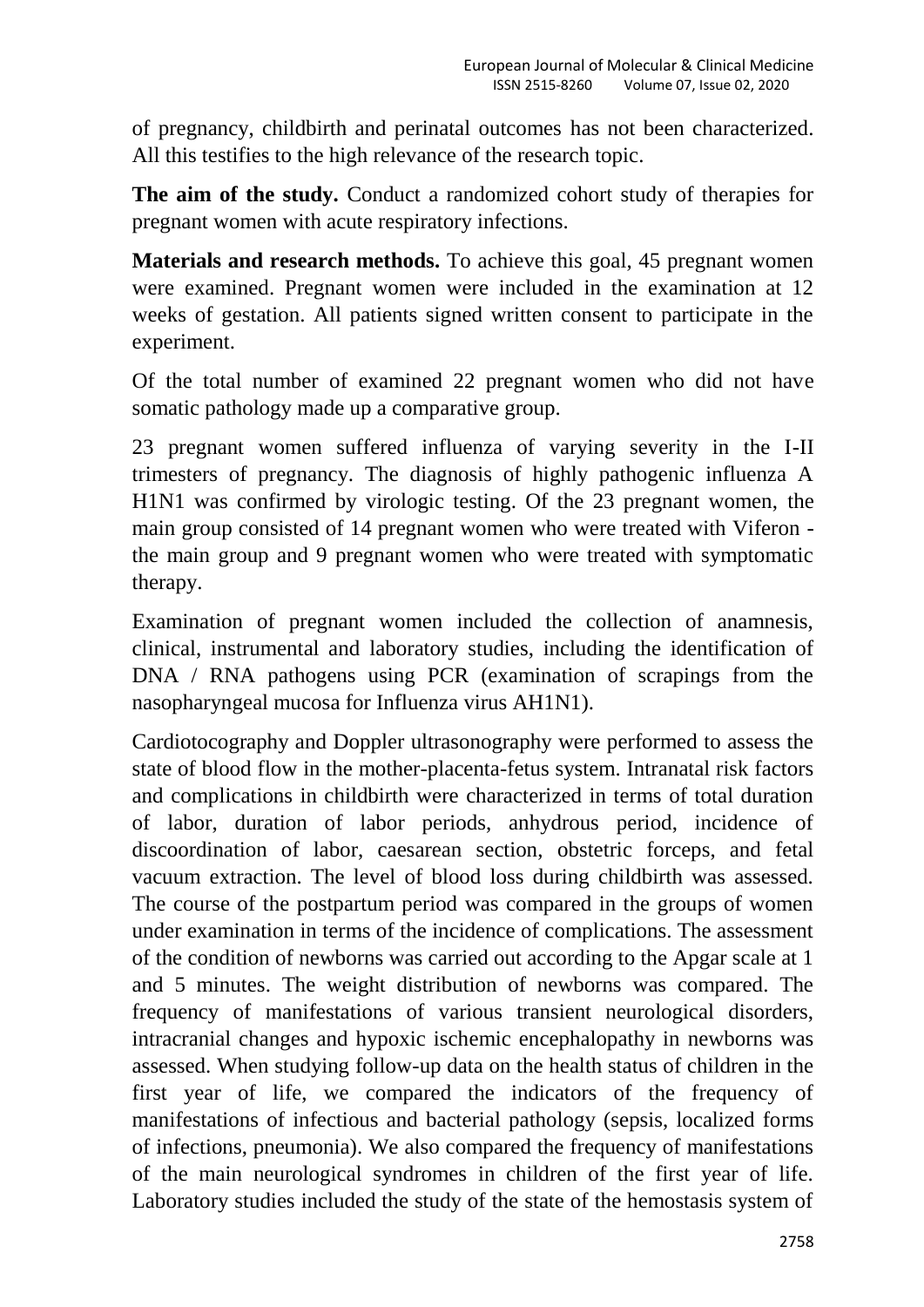the examined pregnant women with the determination of the number of platelets, activated partial thromboplastin time (APTT), the prothrombin index (PTI), concentration of fibrinogen, he soluble fibrin-monomer complex (SFMC), the level of platelet aggregation with adenosine diphosphate (ADP).

**Research results.** The patients included in the study were homogeneous in age, body weight and height (Table 1).

| indicator             | Viferon (antiviral | Symptomatic      | p           |
|-----------------------|--------------------|------------------|-------------|
| Symptomatic           | therapy)           | therapy          |             |
| therapy p             |                    |                  |             |
| N(% )                 | $14(60\%)$         | $9(40\%)$        |             |
| Age, years            | $24,5 \pm 3,1$     | $23,6 \pm 3,8$   | $\leq 0.05$ |
| Weight, kg            | $78,5 \pm 12,3$    | $76,3 \pm 10,2$  | $\leq 0.05$ |
| Height, cm            | $165,6 \pm 14,5$   | $162,3 \pm 13,9$ | $\leq 0.05$ |
| Body mass index,      | $26,5+4,2$         | $26,1 \pm 3,6$   | $\leq 0.05$ |
| $\text{kg}/\text{m2}$ |                    |                  |             |

**Table 1. Clinical characteristics of pregnant women with acute respiratory diseases.**

The obstetric and gynecological history included the age of onset of menstruation and sexual activity, past gynecological diseases, the number of pregnancies (their outcome), information about the present pregnancy (Table 2 and Table 3).

**Table 2. Obstetric and gynecological history of patients with acute respiratory infections.**

| indicator       | Viferon (antiviral | Symptomatic     | p           |
|-----------------|--------------------|-----------------|-------------|
|                 | therapy)           | therapy         |             |
| Age of onset of | $14,41\pm1,20$     | $14,01\pm1,00$  | $\leq 0.05$ |
| menstruation,   |                    |                 |             |
| years           |                    |                 |             |
| Age of sexual   | $19,9 \pm 1,70$    | $20,3 \pm 1,82$ | $\leq 0.05$ |
| debut, years    |                    |                 |             |
| Real pregnancy  | $2,4\pm1,2$        | $2,3+1,1$       | $\leq 0.05$ |

In the anamnesis, 78% of women had various gynecological and infectiousinflammatory diseases of the urogenital tract (erosion and ectopia of the cervix, chronic adnexitis, salpingo-oophoritis, etc.).

In 9 (39.4%) pregnant women, concomitant chronic diseases of the respiratory system, cardiovascular system, kidneys, gastrointestinal tract and endocrine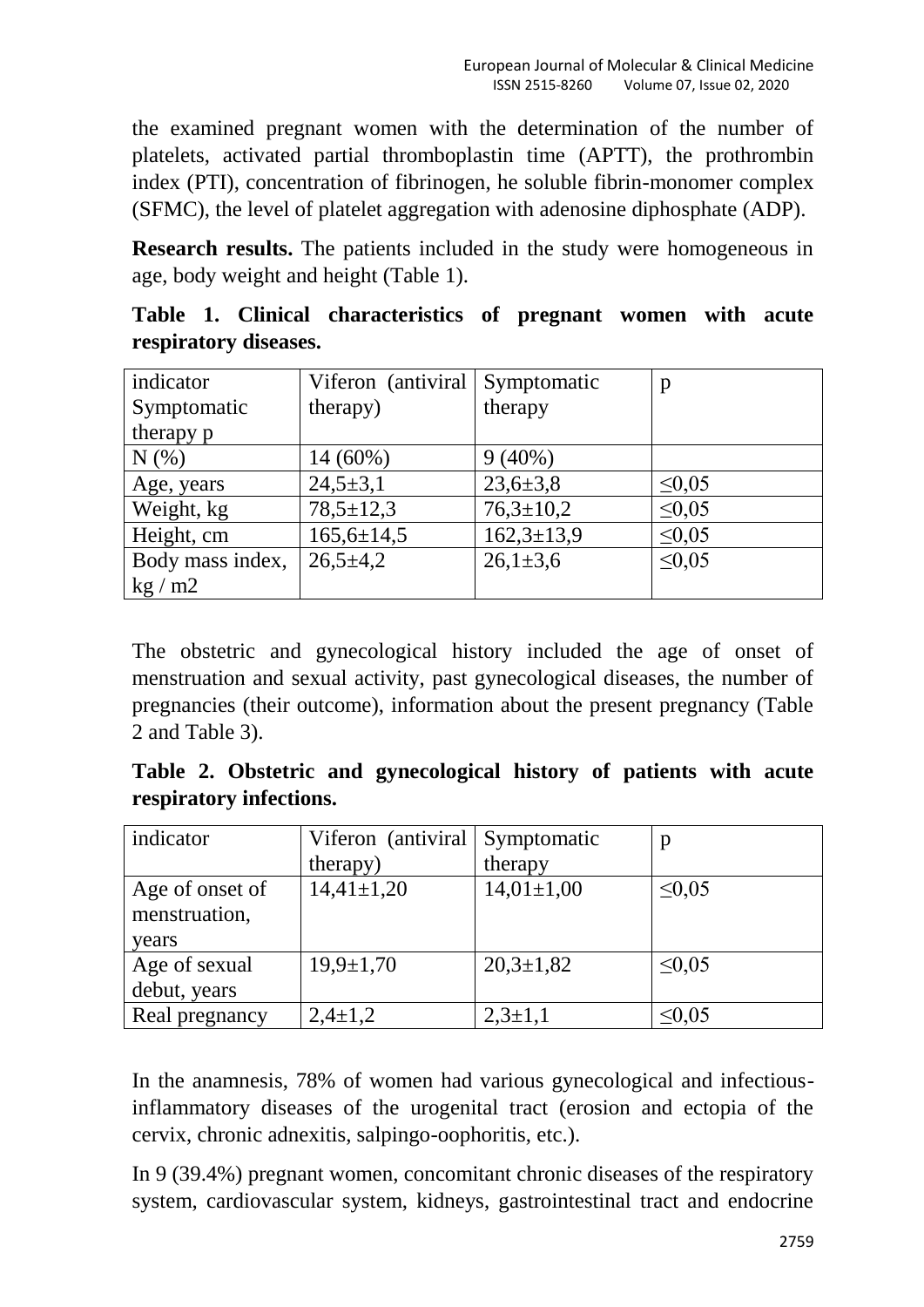system were identified. In 5 (20.9%) patients, this pregnancy proceeded with complications (threat of termination, etc.) before admission to the hospital with a diagnosis of acute respiratory viral infection (ARVI). Among the etiological agents of ARVI (swab from the throat and nose for flora, polymerase chain reaction (PCR) of mucus from the pharynx and nose for viruses), adenoviruses were most often detected - 14%, parainfluenza - 12%, metapneumoviruses - 5%, coronaviruses - 4%. In 57% of cases of acute respiratory viral infections in pregnant women began acutely with an increase in body temperature to febrile values. However, in 43% of women, ARVI symptoms developed gradually over several days, which was the reason for the later admission of patients to the hospital and was often associated with the development of bacterial complications in the form of sinusitis, otitis media, acute community-acquired pneumonia or complications during pregnancy (threat of termination) ... From the analysis of the case histories, it was found that from the moment the first symptoms of acute respiratory viral infections appeared to hospitalization, it took from 2 to 7 days, on average 3.8  $\pm$  1.2 days. In the 1st group of patients, antiviral therapy was prescribed from the first day of admission to the hospital. The effectiveness of treatment was assessed by the duration of clinical symptoms of the disease, the development of complications and pregnancy outcomes. Typical manifestations of ARVI in pregnant women upon admission to the hospital were: rhinitis - in 82% of patients, cough - in 64.2% of pregnant women, sore throat - in 57.1% of women. Dyspeptic manifestations in the form of nausea, vomiting, diarrhea occurred in 5.2% of patients. Intoxication symptoms in the form of weakness, chills, headache were recorded in 86% (20 women).

However, in patients who received Viferon® as antiviral therapy, the duration of symptoms of intoxication (fever above 38.5  $\degree$  C, lethargy / weakness, chills, headache) was significantly less ( $p < 0.001$ )

| Clinical symptom           | Antiviral therapy | Symptomatic    | p            |
|----------------------------|-------------------|----------------|--------------|
| of the disease             |                   | therapy        |              |
| Fever up to 38.5 $\degree$ | $3,2\pm0,5$       | $3,5+0,58$     | $\leq 0.05$  |
| C                          |                   |                |              |
| Fever above 38.5           | $1,2\pm0,44$      | $2,2\pm0,3$    | $\leq 0.001$ |
| $\circ$ C                  |                   |                |              |
| Lethargy/                  | $3,1\pm0,58$      | $4,4 \pm 0,68$ | $\leq 0.001$ |
| weakness                   |                   |                |              |
| Chills                     | $1,2\pm0,16$      | $1,9+0,30$     | $\leq 0.001$ |
| Headache                   | $2,1\pm0,47$      | $2,9+0,45$     | $\leq 0,001$ |

**Table 3. Duration of the main clinical symptoms of acute respiratory viral infection in pregnant women of both groups.**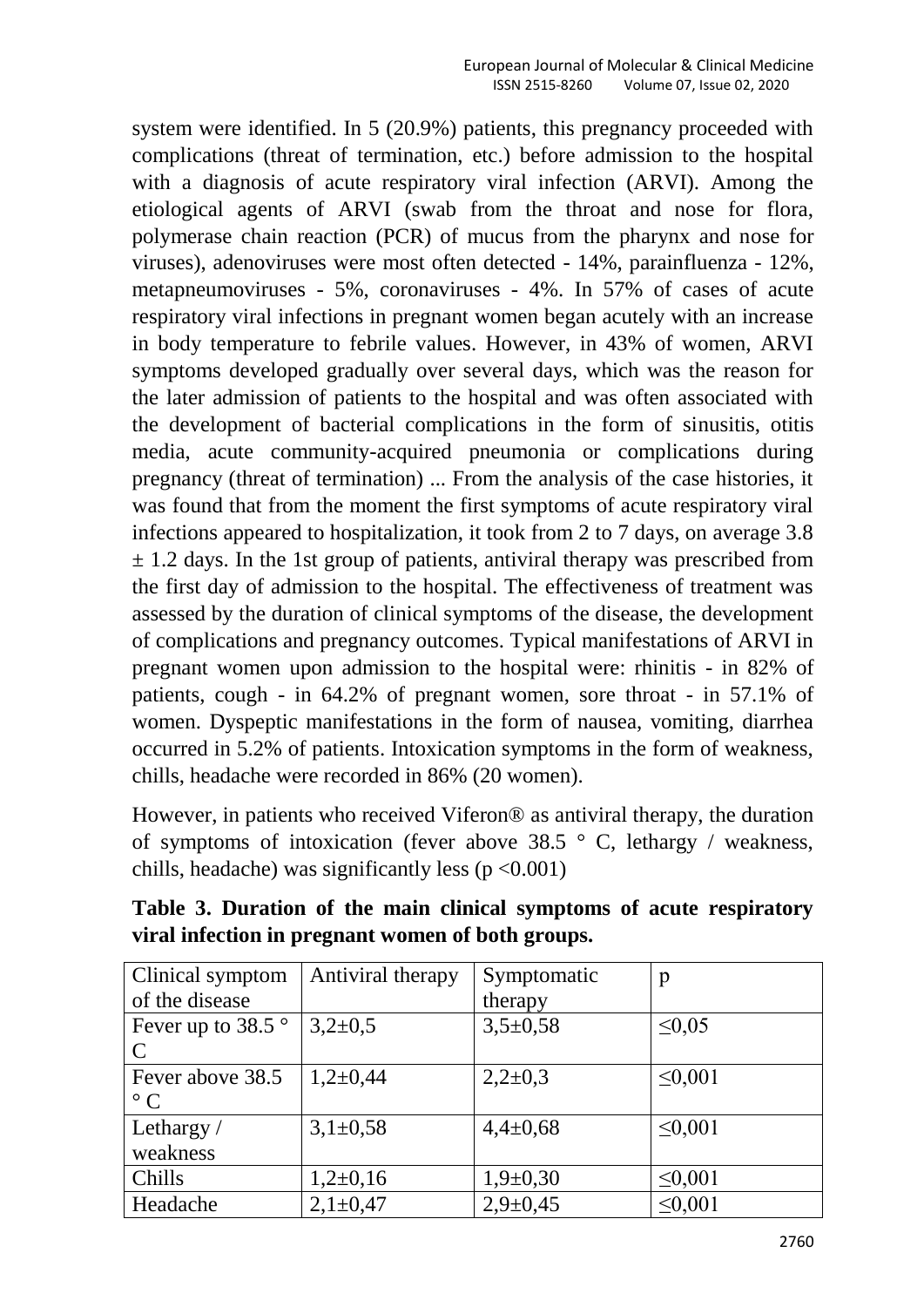|                | European Journal of Molecular & Clinical Medicine |
|----------------|---------------------------------------------------|
| ISSN 2515-8260 | Volume 07, Issue 02, 2020                         |

| <b>Rhinitis</b>  | $4,8 \pm 0,79$ | $5,6 \pm 0,81$ | $\leq 0.05$ |
|------------------|----------------|----------------|-------------|
| A sore throat    | $2,3 \pm 0,49$ | $2,8+0,51$     | $\leq 0.05$ |
| Pain in the eyes | $1,1\pm0,36$   | $1,8+0,48$     | $\leq 0.05$ |
| Cough            | $4,2\pm0,74$   | $5,6 \pm 0.92$ | $\leq 0.05$ |
| Difficulty       | $1,3+0,34$     | $2,0\pm0.28$   | $\leq 0.05$ |
| breathing,       |                |                |             |
| shortness of     |                |                |             |
| breath           |                |                |             |
| Dyspeptic        | $1,1\pm0.45$   | $1,7\pm0,23$   | $\leq 0.05$ |
| manifestations   |                |                |             |
| (nausea,         |                |                |             |
| vomiting,        |                |                |             |
| diarrhea)        |                |                |             |

As you can see, women who have had the flu were more likely to experience a number of complications. Thus, the threat of premature birth was noted in 3.8% of patients in the control group, while with influenza, the value of this indicator was significantly ( $p \le 0.05$ ) higher and amounted to 20.7% in patients with moderate severity of the disease ( $p \le 0.05$ ). With a severe degree of influenza, this complication was observed somewhat more often - in 28.1% of women.

Pregnant women in the control group did not have preterm birth, while in groups 2 and 3 their frequency was 11.6% and 19.5%, respectively. Placenta previa and its premature detachment have also been reported only in women who have had the flu. At the same time, in women with moderate disease, the frequency of these complications was 12.4 and 10.7%, respectively, in the group with severe influenza, the level of the indicator was slightly higher, amounting to 14.1 and 18.8%, respectively.

Anemia of both mild and moderate severity was also more often detected in pregnant women who had influenza compared with the corresponding indicator in the control group, while the values in the group of women with severe disease were significant ( $p \le 0.05$ ). In the control group, the frequency of polyhydramnios was only 3.8%, low water - 1.9%.

Comparison of the frequency of hospitalizations during pregnancy showed that in the control group the value of this indicator for obstetric pathology was 18.9%, in groups 2 and 3 the frequency of hospitalizations was 2 times higher  $-38.9$  and 40.6%, respectively (p < 0, 05).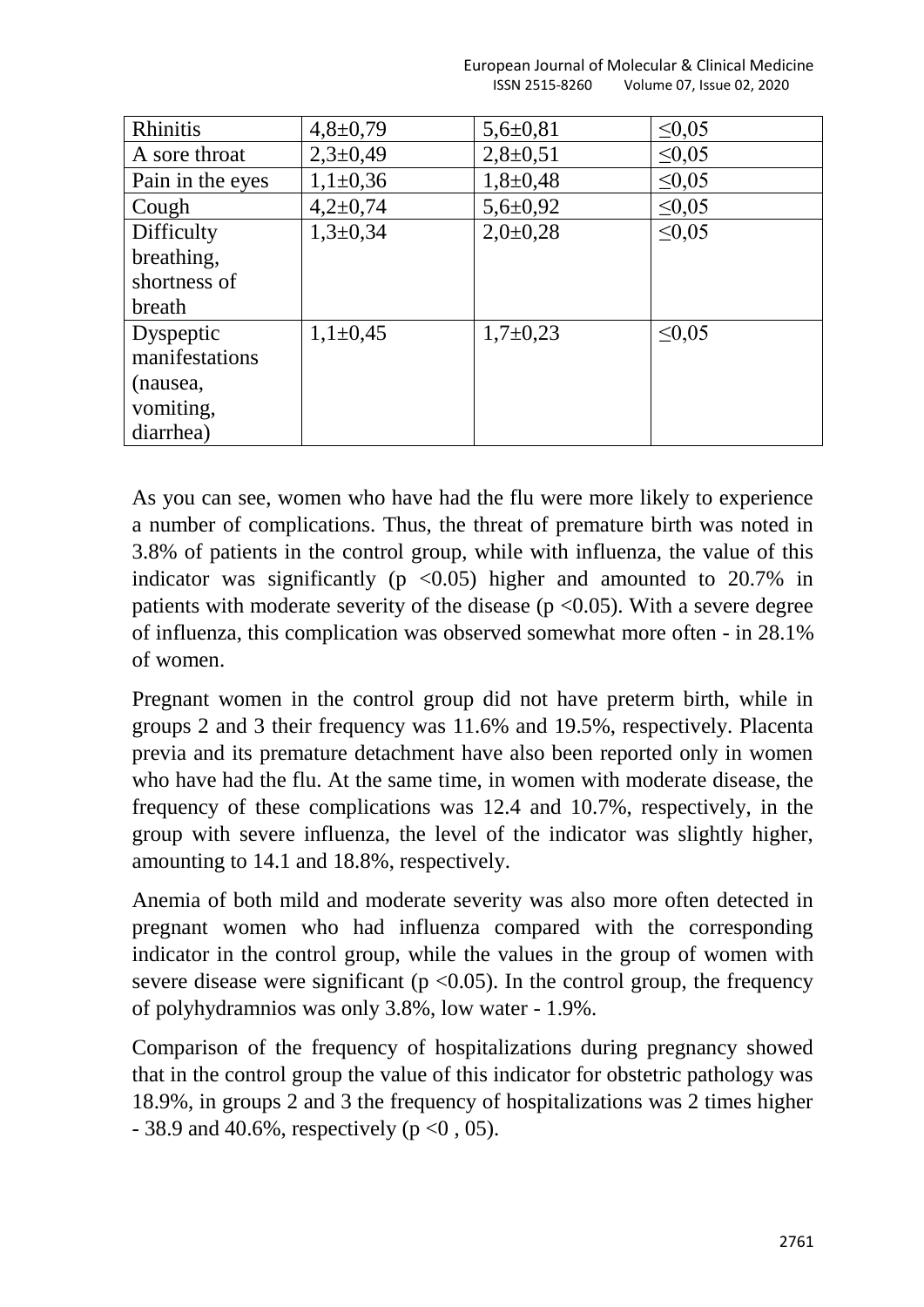Also, pregnant women with moderate and severe influenza significantly more often ( $p \le 0.05$ ) than women in the control group were hospitalized due to extragenital pathology.

Accordingly, the overall hospitalization rate in the control group was 30.2%, while in the groups of pregnant women with moderate and severe influenza it was significantly higher, amounting to 68.7 and 78.1%, respectively (p  $< 0.05$ ).

Analysis of the results of cardiotocography showed that if the absolute majority of pregnant women in the control group (92.5%) did not reveal pathological changes, then in the group of women who had moderate influenza, the proportion of such patients was significantly ( $p \le 0.05$ ) lower -56.4%.

In the group of women with severe illness, the value of the indicator was even less - significantly lower ( $p < 0.05$ ) than in the other groups.

The study of heart rate variability showed that in the control group signs of pathology were not observed, while in groups 2 and 3 the frequency of their detection was 59.1 and 62.5%, respectively. Evaluation of the frequency of manifestation of pathology by acceleration showed that in the control group deviation from the norm was observed only in 9.4% of cases. At the same time, in pregnant women who had moderate and severe influenza, the frequency of pathology detection was 51.1 and 68.7%, respectively, that is, it was significantly ( $p \leq 0.05$ ) higher than in the group of healthy pregnant women.

The study of the hemostatic system in the examined women showed a number of differences in the groups of pregnant women with influenza from the corresponding values in women in the control group. The assessment of activated partial thromboplastin time (APTT) showed that the values of this parameter in groups 2 and 3 were at the level of  $78 \pm 7$  and  $74 \pm 5$  s, respectively, which in both cases was significantly higher than in the control -  $42 \pm 14$  (p < 0.05).

In pregnant women with influenza during this period, the level of such indicators as prothrombin index (PTI), fibrinogen concentration, soluble fibrin-monomer complex (SFMС), level of platelet aggregation with adenosine diphosphate (ADP) was significantly ( $p \le 0.05$ ) higher than in the control group. At the same time, the number of platelets in pregnant women with moderate and severe influenza was  $240.2 + 1.4$  and  $226.5 + 23.4 \times 109$  / L, respectively. (fig. 1).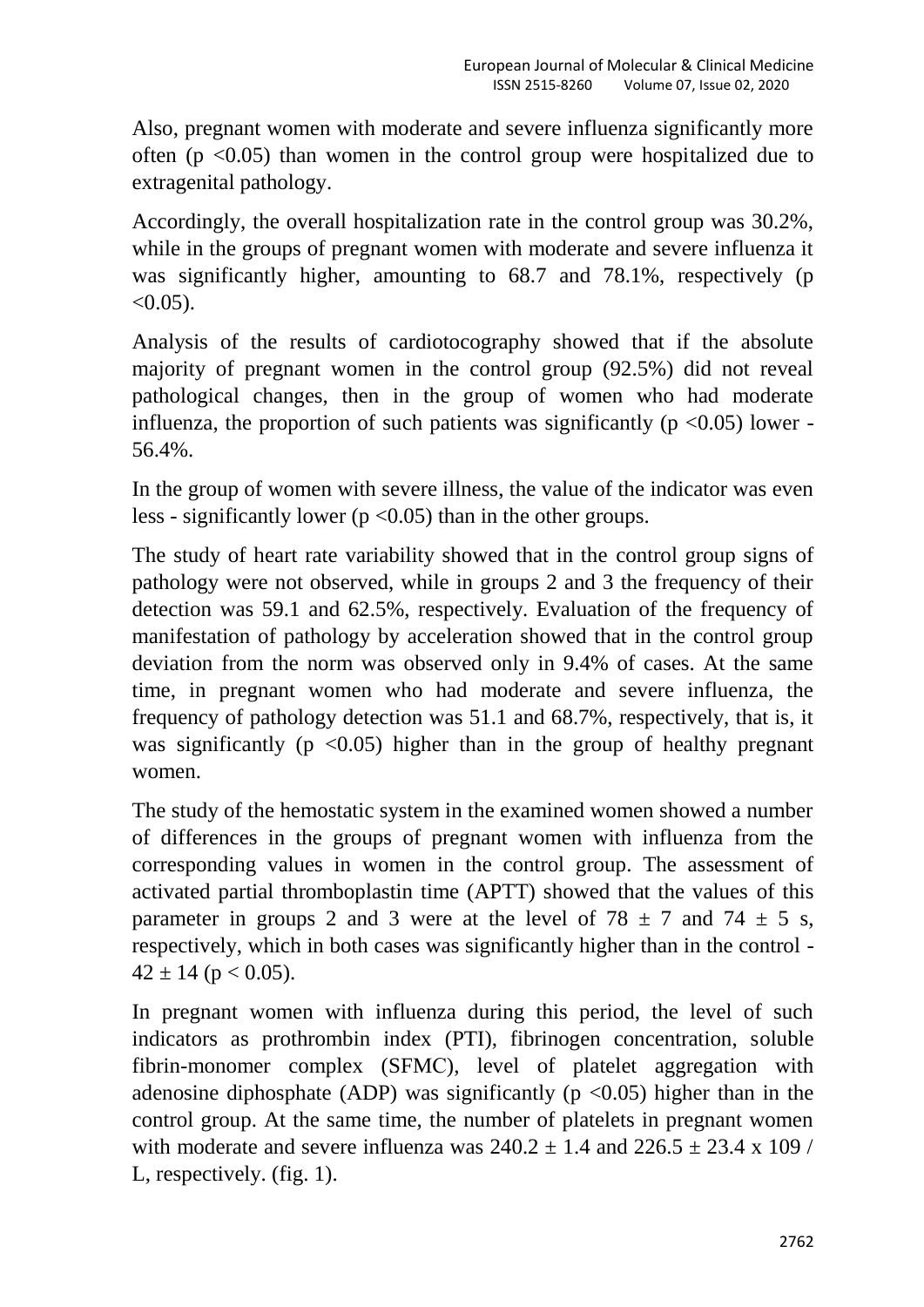

**Figure: 1. State of the main links of pathogenesis in pregnant women in**  the third trimester of pregnancy  $(M \pm m)$  (Mann-Winney criterion)

Comparison of hemostasis indicators in the 3rd trimester of pregnancy showed that the disorders identified in the 2nd trimester persisted during this period. Thus, the APTT values in the groups of patients with influenza were significantly ( $p \le 0.05$ ) higher than in the control. The PTI level in the control group was  $115.5 \pm 4.9\%$  and was significantly (p <0.05) higher than the corresponding indicator in the main group -  $102.5 \pm 3.8\%$ . The value of this indicator in pregnant women in the comparison group was  $111.5 \pm 4.9\%$ , and also significantly differed from the level of the main group.

The concentration of fibrinogen was significantly higher ( $p < 0.05$ ) than in the controls in the examined women who had had influenza of moderate severity; in pregnant women of the main group and the comparison group, there was a significant increase in the level of SFMС and a decrease in the number of platelets. The SFMС values in the group of pregnant women who had moderate and severe influenza were, respectively,  $6.2 \pm 0.9$  and  $5.7 \pm 0.5$ , which significantly ( $p < 0.05$ ) exceeded the corresponding value in the control group  $-4$ ,  $7 \pm 0.5$ .

The number of platelets in the patients of the comparison group was reduced to 212.6  $\pm$  13.0 x 109 / L, which was significantly lower than the level of the main group:  $267.2 \pm 20.4 \times 109$  / L. In women who had severe influenza, a significant ( $p < 0.05$ ) decrease in the level of this indicator was also revealed the number of platelets was  $205.2 \pm 11.8 \times 107$  / L.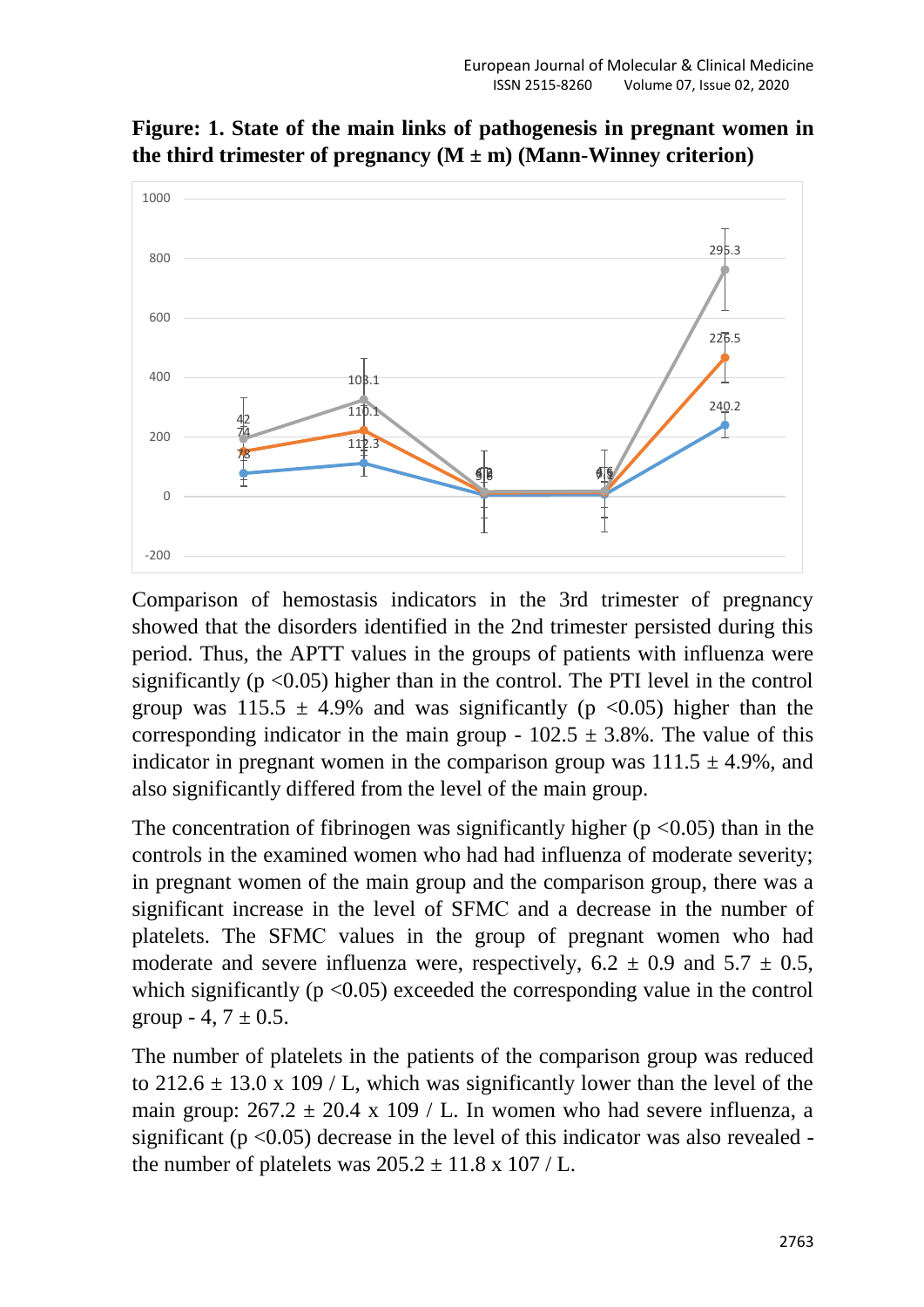Evaluation of platelet aggregation showed that in the groups of pregnant women with influenza, the value of this indicator was increased relative to that in the control group, while the values of the indicator of aggregation with ristomycin in moderate and severe disease were significantly ( $p \le 0.05$ ) higher than in the control.

We also found that delivery was urgent in 87.7% of women in the control group and in a significantly smaller number of patients in the main group and in the comparison group - respectively in 75.8 and 71.1%. Preterm labor was diagnosed in 10.4% of women in the control group, in the main group - in 16.0% of the surveyed and most often in the comparison group - in 18.0% of cases. Delayed labor in the control group occurred only in 2 patients (1.9%), while in the groups of women who had influenza during pregnancy, it was significantly ( $p < 0.05$ ) more often - in 8.2 and 10.9% surveyed (Fig. 2).

# **Figure: 2. Characteristics of childbirth in the examined women (Wilconson test)**



It should be noted that in terms of the total duration of labor and the periods of labor, the waterless interval, there were no significant differences between the indicators in the control group and the patients of the main and the comparison group. The analysis of complications in childbirth showed an increase in their frequency in women who had influenza. Comparison of the frequency of the observed abnormalities of labor activity showed that the majority of women in the control group (88.6%) had no abnormalities.

In the group of pregnant women who underwent influenza, childbirth proceeded reliably without anomalies ( $p \le 0.05$ ) less often - in 74.2% of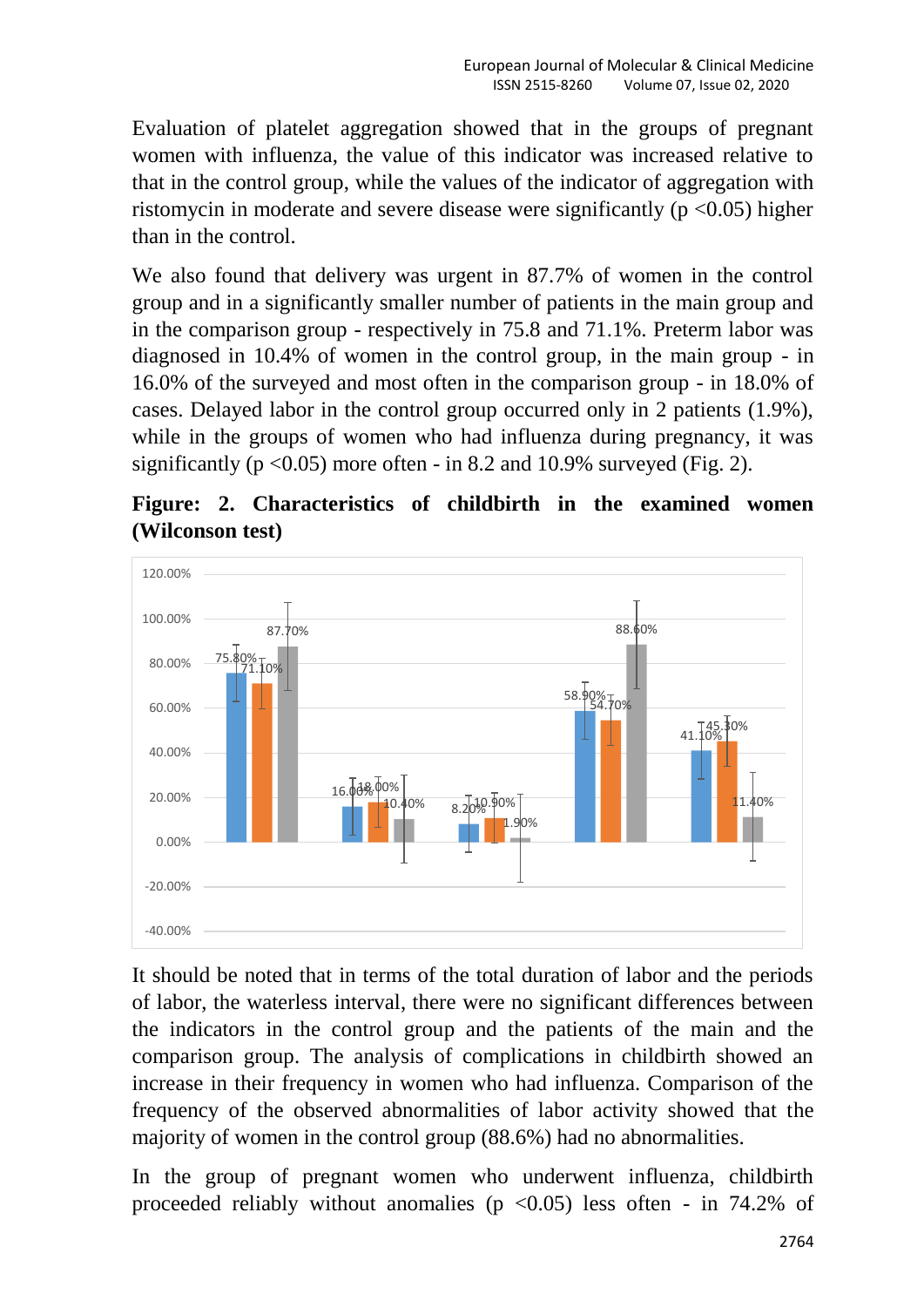patients with an average and in 54.7% of women with a severe degree of disease (Fig. 3).



**Figure: 3. Abnormalities of labor in pregnant women with influenza (Kraskes-Wallis criterion).**

In the latter group, the primary weakness of labor activity was significantly (p  $\leq$ 0.05) more often than in the control group (in 15.6% of cases). In women with moderate influenza, primary weakness in labor was in 6.2% of cases, in the control group - in 3.8% of patients.

Discoordination of labor activity in the control group was not observed, while in the other groups - in 5.0% in pregnant women who had moderate influenza and in 5.5% of patients with a severe form of the disease. Cesarean section was performed in more than one third of cases in women who had severe influenza - 34.4%, which was significantly ( $p \le 0.05$ ) more often than in the control group - 17.0%.

In the group of patients with moderate influenza, the value of this indicator was 29.3%. Somewhat more often than in the control group, obstetric forceps and vacuum extraction were used in pregnant women who had had the flu in connection with the development of fetal asphyxia, although no significant intergroup differences were found. Assessment of the level of blood loss during childbirth showed that if all patients in the control group had less than 500 ml of blood loss, then in the comparison group the proportion of such women was 31.1%, in the group of those who had severe influenza, the value of this indicator was 25 %.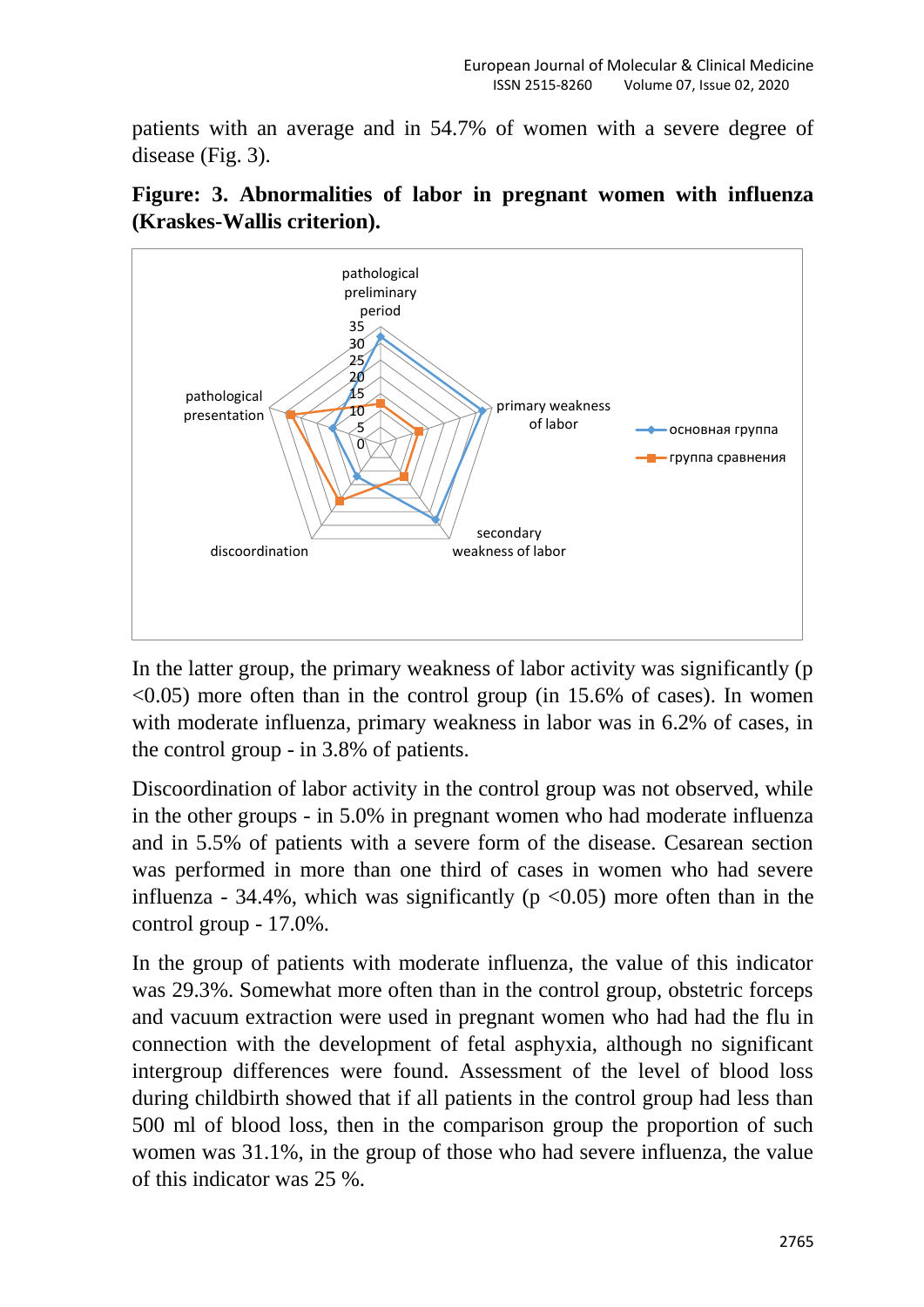**Conclusions:** Thus, the studies carried out have shown that functional changes developing in the body of a pregnant woman with moderate and severe influenza are a background for a complicated course of pregnancy and the postpartum period. An increased incidence of pregnancy complications, changes in a number of indicators of clinical and instrumental examination of women who have had moderate and severe influenza, as well as a deterioration in the condition of newborns and the development of children in the first year of life were noted. Obviously, it is necessary to improve the tactics of managing pregnant women with influenza in order to reduce the observed negative consequences for the body of a pregnant woman and a newborn. One of the methods for in-depth study of homeostasis in this contingent may be the study of markers of endothelial dysfunction.

# **References:**

- 1. Acs N., Banhidy F., Puho E. et all. Maternal influenza during pregnancy and risk of congenital abnormalities in offspring // Birth. Defects Res Clin. Mol. Teratol. – 2005. – Vol. 73 (12). – P. 989–996
- 2. Aggarwal P.K., Chandel N., Jain V., Jha V. The relationship between circulating endothelin-1, soluble fms-like tyrosine kinase-1 and soluble endoglin in preeclampsia // J. Hum. Hypertens.  $-2012$ .  $-$  Vol.26 (4).  $-$ P.236-241
- 3. Akercan F., Cirpan T., Terek M.C. et al. The immunohistochemical evaluation of VEGF in placenta biopsies of pregnancies complicated by preeclampsia // Arch. Gynecol. Obstet. - 2008. –Vol.277. – P.109–114.
- 4. Almansa R., Bermejo-Martin J.F., De Lejarazu Leonardo R.O. Immunopathogenesis of 2009 pandemic influenza // Enferm. InfeccMicrobiol. Clin. – 2012. – Vol.30, Suppl.4. – P.18-24.
- 5. Anguiano-Robledo L., Reyes-Melchor P.A., Bobadilla-Lugo R.A. et al. Renal angiotensin-II receptors expression changes in a model of preeclampsia // Hypertens. Preg. – 2007. – Vol.26. – P.151–161.
- 6. Bazavilvaso-Rodriguez M.A., Hernandez-Valencia M., SantillanMorelos J.G. et al. Oxidative stress changes in pregnant patients with and without severe preeclampsia // Arch Med. Res. - 2011. – Vol.42 (3). –P.195-198.
- 7. Belisle S.E., Tisoncik J.R., Korth M.J. et al. Genomic profiling of tumor necrosis factor alpha (TNF-alpha) receptor and interleukin-1 receptor knockout mice reveals a link between TNF-alpha signaling and increased severity of 1918 pandemic influenza virus infection // J. Virol. - 2010. – Vol. 84. – P.12576-12588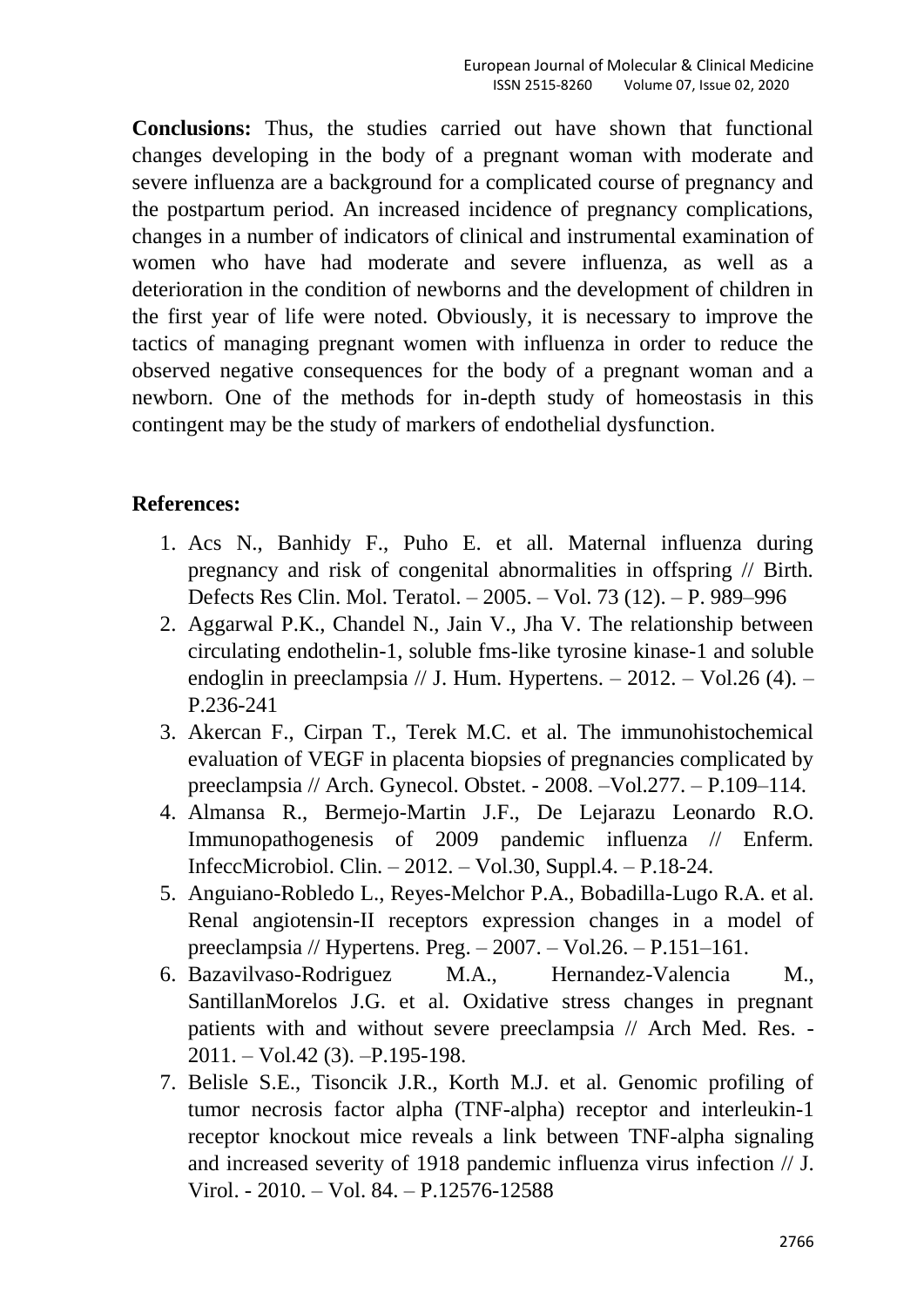- 8. . Black S., Shinefield H., France E. et al. Effectiveness of influenza vaccine during pregnancy in preventing hospitalizations and outpatient visit for respiratory illness in pregnant women and their infants // Am. J. Perinatol. - 2004. - Vol. 21. - P.333-339.
- 9. Blomberg L.A., Schreier L.L., Guthrie H.D. et al. The effect of intrauterine growth retardation on the expression of developmental factors in porcine placenta subsequent to the initiation of placentation // Placenta. – 2010. – Vol.31. – P.549–552
- 10.Bujold E., Romero R., Chaiworapongsa T. et al. Evidence supporting that the excess of the sVEGFR-1 concentration in maternal plasma in preeclampsia has a uterine origin // J. Matern. Fetal. Neonatal. Med. –  $2005. - Vol.18$ ,  $N_2$  1. – P. 9-16.
- 11.Bunce P.E., High S.M., Nadjafi M. et al. Pandemic H1N1 influenza infection and vascular thrombosis // Clin. Infect. Dis. - 2011. – Vol. 52.  $- P.14-18.$
- 12.Can M., Sancar E., Harma M. et al. Inflammatory markers in preeclamptic patients // Clin. Chem. Lab. Med.  $- 2011$ .  $-$  Vol.49 (9).  $-$ P.1469- 1472.
- 13.Casanello P., Escudero C., Sobrevia L. Equilibrative nucleoside (ENTs) and cationic amino acid (CATs) transporters: implications in foetal endothelial dysfunction in human pregnancy diseases // Curr. Vasc. Pharmacol. – 2007. – Vol.5. – P.69–84
- 14.Cetinkaya M., Ozkan H., Celebi S. et al. Human 2009 influenza A (H1N1) virus infection in a premature infant born to an H1N1–infected mother: placental transmission? // The Turkish Journal of Pediatrics. – 2011. – Vol.53 (4). – P.441–444.
- 15.Chan M.C., Chan R.W., Yu W.C. et al. Influenza H5N1 virus infection of polarized human alveolar epithelial cells and lung microvascular endothelial cells // Respir. Res. - 2009. – Vol.10. – P.102.
- 16.Chan P.K . Outbreak of avian influenza A(H5N1) virus infection in Hong Kong in 1997 // Clin. Infect. Dis. - 2002. - Vol.34 (suppl.). – P.58–64.
- 17.Chen Q., Chen L., Liu B. et al. The role of autocrine TGF-1 in endothelial cell activation induced by phagocytosis of necrotic trophoblasts: a possible role in the pathogenesis of pre-eclampsia // Journal of Pathology. – 2010. – Vol.221 (1). – P.87–95
- 18.Chhabra S., Tyagi S., Bhavani M., Gosawi M. Late postpartum eclampsia // Journal of Obstetrics and Gynaecology. – 2012. – Vol.32  $(3)$ . – P.264–266.